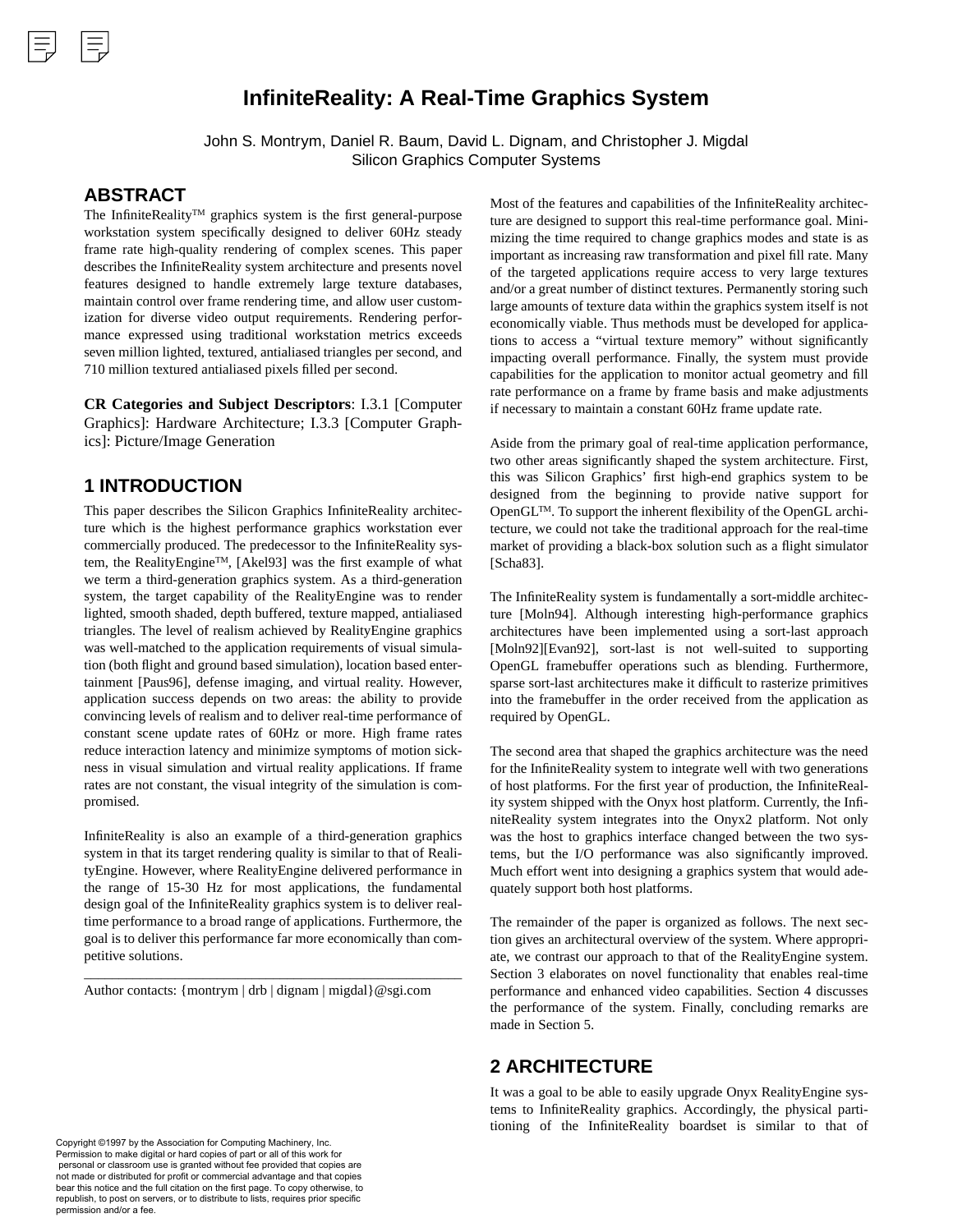RealityEngine; there are three distinct board types: the Geometry, Raster Memory, and Display Generator boards (Figure 1).

The Geometry board comprises a host computer interface, command interpretation and geometry distribution logic, and four Geometry Engine processors in a MIMD arrangement. Each Raster Memory board comprises a single fragment generator with a single copy of texture memory, 80 image engines, and enough framebuffer memory to allocate 512 bits per pixel to a 1280x1024 framebuffer. The display generator board contains hardware to drive up to eight display output channels, each with its own video timing generator, video resize hardware, gamma correction, and digital-to-analog conversion hardware.

Systems can be configured with one, two or four raster memory boards, resulting in one, two, or four fragment generators and 80, 160, or 320 image engines.



Figure 1: Board-level block diagram of the maximum configuration with 4 Geometry Engines, 4 Raster Memory boards, and a Display Generator board with 8 output channels.

#### **2.1 Host Interface**

There were significant system constraints that influenced the architectural design of InfiniteReality. Specifically, the graphics system had to be capable of working on two generations of host platforms. The Onyx2 differs significantly from the shared memory multiprocessor Onyx in that it is a distributed shared memory multiprocessor system with cache-coherent non-uniform memory access. The most significant difference in the graphics system design is that the Onyx2 provides twice the host-to-graphics bandwidth (400MB/sec vs. 200MB/sec) as does Onyx. Our challenge was to design a system that would be matched to the host-to-graphics data rate of the Onyx2, but still provide similar performance with the limited I/O capabilities of Onyx.

We addressed this problem with the design of the display list subsystem. In the RealityEngine system, display list processing had been handled by the host. Compiled display list objects were stored in host memory, and one of the host processors traversed the display list and transferred the data to the graphics pipeline using programmed I/O (PIO).

With the InfiniteReality system, display list processing is handled in two ways. First, compiled display list objects are stored in host memory in such a way that leaf display objects can be "pulled" into the graphics subsystem using DMA transfers set up by the Host Interface Processor (Figure 1). Because DMA transfers are faster and more efficient than PIO, this technique significantly reduces the computational load on the host processor so it can be better utilized for application computations. However, on the original Onyx system, DMA transfers alone were not fast enough to feed the graphics pipe at the rate at which it could consume data. The solution was to incorporate local display list processing into the design.

Attached to the Host Interface Processor is 16MB of synchronous dynamic RAM (SDRAM). Approximately 15MB of this memory is available to cache leaf display list objects. Locally stored display lists are traversed and processed by an embedded RISC core. Based on a priority specified using an OpenGL extension and the size of the display list object, the OpenGL display list manager determines whether or not a display list object should be cached locally on the Geometry board. Locally cached display lists are read at the maximum rate that can be consumed by the remainder of the InfiniteReality pipeline. As a result, the local display list provides a mechanism to mitigate the host to graphics I/O bottleneck of the original Onyx. Note that if the total size of leaf display list objects exceeds the resident 15MB limit, then some number of objects will be pulled from host memory at the reduced rate.

#### **2.2 Geometry Distribution**

The Geometry Distributor (Figure 1) passes incoming data and commands from the Host Interface Processor to individual Geometry Engines for further processing. The hardware supports both round-robin and least-busy distribution schemes. Since geometric processing requirements can vary from one vertex to another, a least-busy distribution scheme has a slight performance advantage over round-robin. With each command, an identifier is included which the Geometry-Raster FIFO (Figure 1) uses to recreate the original order of incoming primitives.

# **2.3 Geometry Engines**

When we began the design of the InfiniteReality system, it became apparent that no commercial off-the-shelf floating point processors were being developed which would offer suitable price/performance. As a result, we chose to implement the Geometry Engine Processor as a semicustom application specific integrated circuit (ASIC).

The heart of the Geometry Engine is a single instruction multiple datapath (SIMD) arrangement of three floating point cores, each of which comprises an ALU and a multiplier plus a 32 word register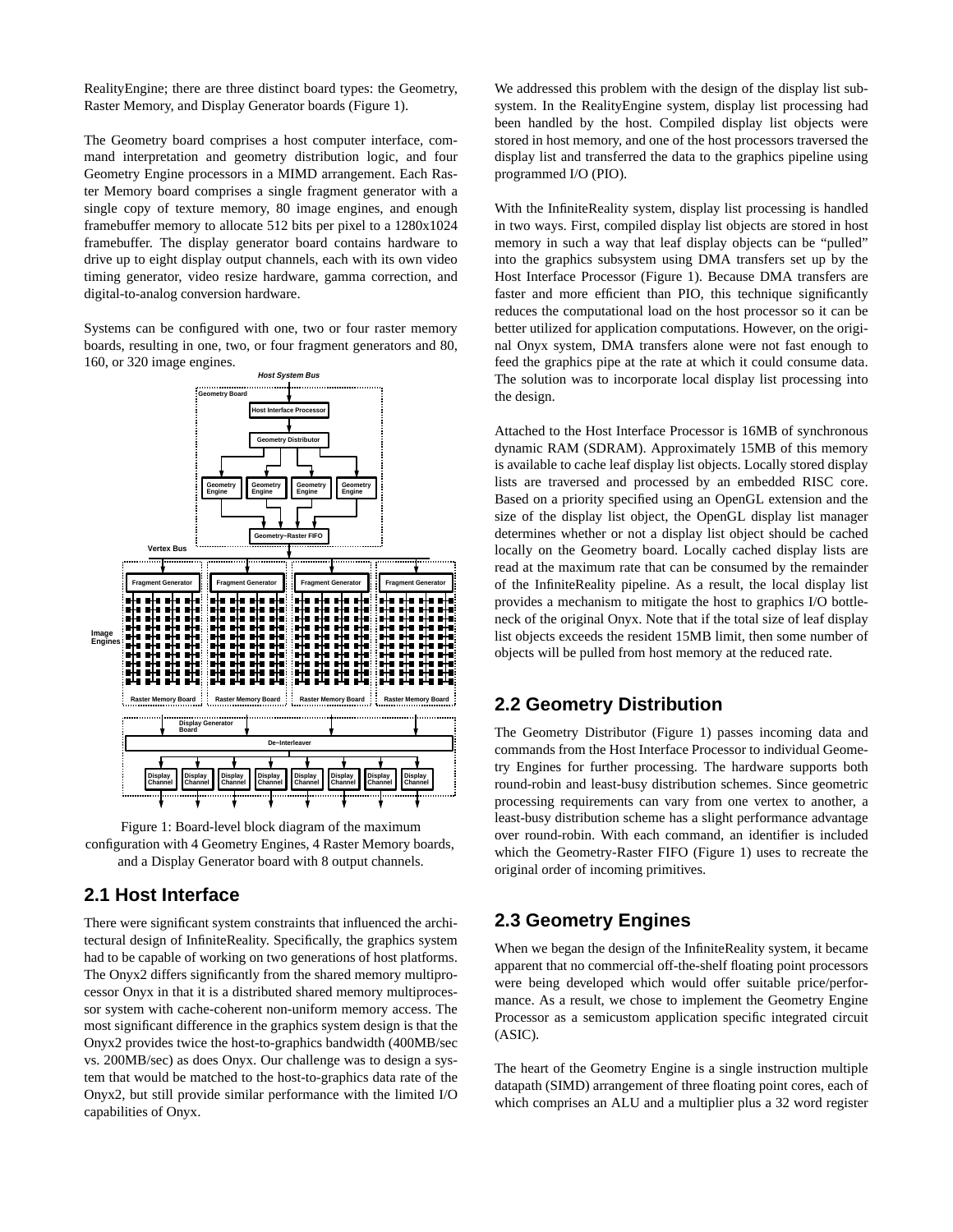file with two read and two write ports (Figure 2). A 2560 word onchip memory holds elements of OpenGL state and provides scratch storage for intermediate calculations. A portion of the working memory is used as a queue for incoming vertex data. Early simulations of microcode fragments confirmed that high bandwidth to and from this memory would be required to get high utilization of the floating point hardware. Accordingly, each of the three cores can perform two reads and one write per instruction to working memory. Note that working memory allows data to be shared easily among cores. A dedicated float-to-fix converter follows each core, through which one floating point result may be written per instruction.



**To Geometry Engine Output FIFOs**

Figure 2: Geometry Engine

We used a very simple scheduler to evaluate the performance effect of design trade-offs on critical microcode fragments. One of the trade-offs considered was the number of pipeline stages in the floating point arithmetic blocks. As we increased the depth of the pipeline from one to four stages, the machine's clock speed and throughput increased. For more than four stages, even though the clock speed improved, total performance did not because our code fragments did not have enough unrelated operations to fill the added computation slots.

Quite often machine performance is expressed in terms of vertex rates for triangles in long strips whereas application performance is much more likely to be determined by how well a system handles very short strips, with frequent mode changes. The problem of accelerating mode changes and other non-benchmark operations has enormous impact on the microcode architecture, which in turn influences aspects of the instruction set architecture.

To accelerate mode change processing, we divide the work associated with individual OpenGL modes into distinct code modules. For example, one module can be written to calculate lighting when one infinite light source is enabled, another may be tuned for one local point light source, and still another could handle a single spotlight. A general module exists to handle all cases which do not have a corresponding tuned module. Similarly, different microcode modules would be written to support other OpenGL modes such as texture coordinate generation or backface elimination. A table con-

sisting of pointers to the currently active modules is maintained in GE working memory. Each vertex is processed by executing the active modules in the table-specified sequence. When a mode change occurs, the appropriate table entry is changed. Vertex processing time degrades slowly and predictably as additional operations are turned on, unlike microcode architectures which implement hyper-optimized fast paths for selected bundles of mode settings, and a slow general path for all other combinations.

Since microcode modules tend to be relatively short, it is desirable to avoid the overhead of basic-block preamble and postamble code. All fields necessary to launch and retire a given operation, including memory and register file read and write controls, are specified in the launching microinstruction.

### **2.4 Geometry-Raster FIFO**

The output streams from the four Geometry Engines are merged into a single stream by the Geometry-Raster FIFO. A FIFO large enough to hold 65536 vertexes is implemented in SDRAM. The merged geometry engine output is written, through the SDRAM FIFO, to the Vertex Bus. The Geometry-Raster FIFO contains a 256-word shadow RAM which keeps a copy of the latest values of the Fragment Generator and Image Engine control registers. By eliminating the need for the Geometry Engines to retain shadowed raster state in their local RAMs, the shadow RAM permits raster mode changes to be processed by only one of the Geometry Engines. This improves mode change performance and simplifies context switching.

#### **2.5 Vertex Bus**

One of our most important goals was to increase transform-limited triangle rates by an order of magnitude over RealityEngine. Given our desire to retain a sort-middle architecture, we were forced to increase the efficiency of the geometry-raster crossbar by a factor of ten. Whereas the RealityEngine system used a *Triangle Bus* to move triangle parameter slope information from its Geometry Engines to its Fragment Generators, the InfiniteReality system employs a *Vertex Bus* to transfer only screen space vertex information. Vertex Bus data is broadcast to all Fragment Generators. The Vertex Bus protocol supports the OpenGL triangle strip and triangle fan constructs, so the Vertex Bus load corresponds closely to the load on the host-to-graphics bus. The Geometry Engine triangle strip workload is reduced by around 60 percent by not calculating triangle setup information. However, hardware to assemble screen space primitives and compute parameter slopes is now incorporated into the Fragment Generators.

#### **2.6 Fragment Generators**

In order to provide increased user-accessible physical texture memory capacity at an acceptable cost, it was our goal to have only one copy of texture memory per Raster Memory board. A practical consequence of this is that there is also only one fragment generator per raster board. Figure 3 shows the fragment generator structure.

Connected vertex streams are received and assembled into triangle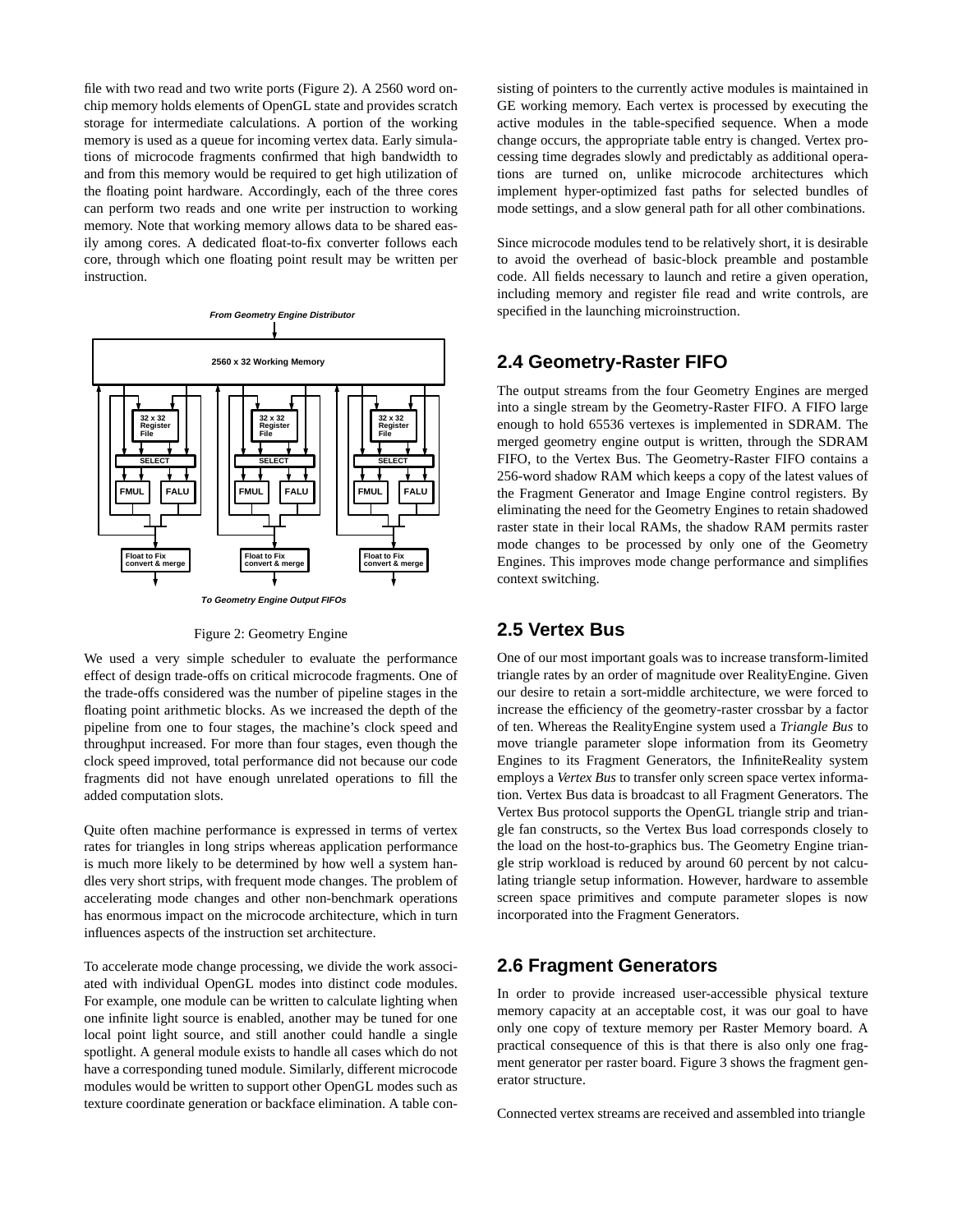primitives. The Scan Converter (SC) and Texel Address Calculator (TA) ASICs perform scan conversion, color and depth interpolation, perspective correct texture coordinate interpolation and levelof-detail computation. Up to four fragments, corresponding to 2x2 pixel regions are produced every clock. Scan conversion is performed by directly evaluating the parameter plane equations at



Figure 3: Fragment Generator

each pixel [Fuch85] rather than by using an interpolating DDA as was done in the RealityEngine system. Compared to a DDA, direct evaluation requires less setup time per triangle at the expense of more computation per pixel. Since application trends are towards smaller triangles, direct parameter evaluation is a more efficient solution.

Each texture memory controller (TM) ASIC performs the texel lookup in its four attached SDRAMs, given texel addresses from the TA. The TMs combine redundant texel requests from neighboring fragments to reduce SDRAM access. The TMs forward the resulting texel values to the appropriate TF ASIC for texture filtering, texture environment combination with interpolated color, and fog application. Since there is only one copy of the texture memory distributed across all the texture SDRAMs, there must exist a path from all 32 texture SDRAMs to all Image Engines. The TMs and TFs implement a two-rank omega network [Hwan84] to perform the required 32-to-80 sort.

# **2.7 Image Engines**

Fragments output by a single Fragment Generator are distributed equally among the 80 Image Engines owned by that generator. Each Image Engine controls a single 256K x 32 SDRAM that comprises its portion of the framebuffer. Framebuffer memory per Image Engine is twice that of RealityEngine, so a single raster board system supports eight sample antialiasing at 1280 x 1024 or four sample antialiasing at 1920 x 1200 resolution.

#### **2.8 Framebuffer Tiling**

Three factors contributed to development of the framebuffer tiling scheme: the desire for load balancing of both drawing and video requests; the various restrictions on chip and board level packaging; and the requirement to keep on-chip FIFOs small.

In systems with more than one fragment generator, different fragment generators are each responsible for two-pixel wide vertical strips in framebuffer memory. If horizontal strips had been used instead, the resulting load imbalance due to display requests would have required excessively large FIFOs at the fragment generator inputs. The strip width is as narrow as possible to minimize the load imbalance due to drawing among fragment generators.

The Fragment Generator scan-conversion completes all pixels in a two pixel wide vertical strip before proceeding to the next strip for every primitive. To keep the Image Engines from limiting fill rate on large area primitives, all Image Engines must be responsible for part of every vertical strip owned by their Fragment Generator. Conversely, for best display request load balancing, all Image Engines must occur equally on every horizontal line. For a maximum system, the Image Engine framebuffer tiling repeat pattern is a rectangle 320 pixels wide by 80 pixels tall (320 is the number of Image Engines in the system and 80 is the number of Image Engines on one Raster Memory board).

# **2.9 Display Hardware**

Each of the 80 Image Engines on the Raster Memory boards drives one or two bit serial signals to the Display Generator board. Two wires are driven if there is only one Raster Memory board, and one wire is driven if there are two or more. Unlike RealityEngine, both the number of pixels sent per block and the aggregate video band width of 1200 Mbytes/sec are independent of the number of Raster Memory boards. Four ASICs on the display board (Figure 4) deserialize and de-interleave the 160 bit streams into RGBA10, RGB12, L16, Stereo Field Sequential (FS), or color indexes. The cursor is also injected at this point. A total of 32,768 color index map entries are available.

Color component width is maintained at 12 bits through the gamma table outputs. A connector site exists with a full 12 bit per component bus, which is used to connect video option boards. Option boards support the Digital Video Standard CCIR 601 and a digital pixel output for hardware-in-the-loop applications.

The base display system consists of two channels, expandable to eight. Each display channel is autonomous, with independent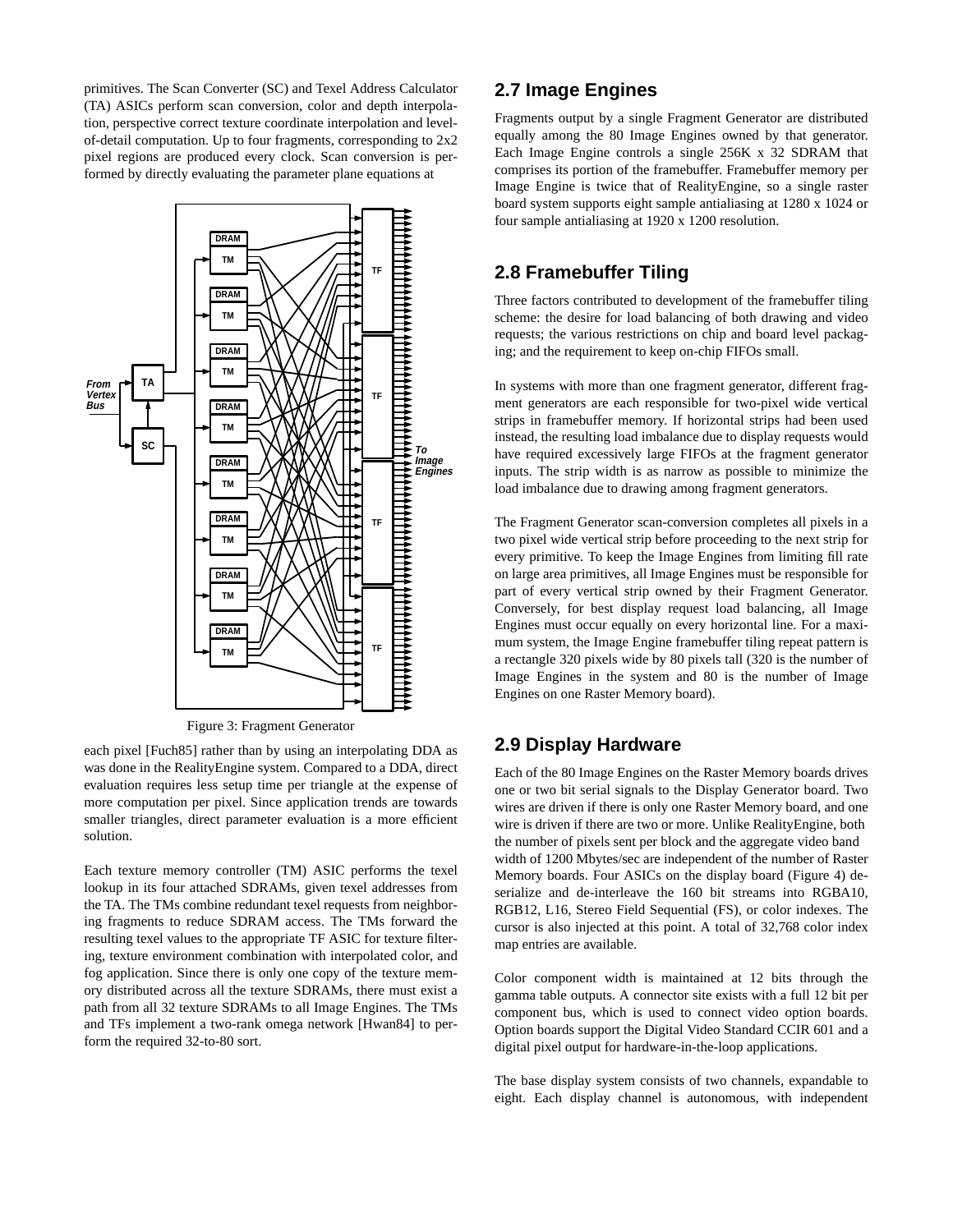video timing and image resizing capabilities. The final channel output drives eight-bit digital-to-analog converters which can run up to a 220Mhz pixel clock rate. Either RGB or Left/Right Stereo Field Sequential is available from each channel.



Figure 4: Display System

Video synchronization capabilities were expanded to support independent timing per channel (Figure 5). Swap events are constrained to happen during a common interval. Three different methods are used to synchronize video timing to external video sources. *Framelocking* is the ability to rate lock, using line rate dividers, two different video outputs whose line rates are related by small integer ratios. Line rate division is limited by the programmability of the phase-locked-loop gain and feedback parameters and the jitter spectrum of the input genlock source. The start of a video frame is detected by programmable sync pattern recognition hardware. Disparate source and displayed video formats which exceed the range of framelock are vertically locked by simply performing an asynchronous *frame reset* of the display video timing hardware. In this instance, the pixel clock is created by multiplying an oscillator clock. Identical formats may be *genlocked*. With frame lock or genlock, the frame reset from the pattern recognition hardware will be synchronous, and therefore cause no disturbance of the video signal being sent to the monitor.



Figure 5: Video Synchronization

Certain situations require the synchronization of drawing between separate graphics systems. This is required in visual simulation installations where multiple displays are each driven by their own graphics system. If one graphics system takes longer than a frame time to draw a scene, the other graphics systems must be kept in lock step with the slowest one. InfiniteReality uses an external *swap ready* wire connecting all the graphics systems together in a wired AND configuration.

The video outputs of all the graphics systems are first locked together. Each pipe monitors the swap ready wire to determine if all the other pipes have finished drawing. A local buffer swap is only allowed to happen if all the graphics systems are ready to swap. In order to cope with slight pipe to pipe variations in video timing, a write exclusion window exists around the swap ready register to guarantee all pipes make the same decision.

Finally an NTSC or PAL output is available with any of the eight channels as the source. Resizing hardware allows for the scaling of any source resolution or windowed subset, to NTSC or PAL resolution.

### **3 FEATURES**

# **3.1 Virtual Texture**

The size of texture databases is rapidly increasing. Texture data that cover the entire world at one meter resolution will be commercially available in 1998. This corresponds to a texture size of 40,000,000 x 20,000,000 texels. Advanced simulation users need to be able to navigate around such large data in real-time. To meet this need, the InfiniteReality system provides hardware and software support for very large *virtual textures*, that is, textures which are too large to reside in physical texture memory.

Previous efforts to support texture databases larger than available texture memory required that the scene database modeler partition the original texture into a number of smaller tiles such that a subset of them fit into physical texture memory. The disadvantage of this approach is that the terrain polygons need to be subdivided so that no polygon maps to more than one texture tile. The InfiniteReality system, by contrast, allows the application to treat the original large texture as a single texture.

We introduce a representation called a *clip-map* which significantly reduces the storage requirements for very large textures. To illustrate the usefulness of the clip-map representation, we observe that the amount of texture data that can be viewed at one time is limited by the resolution of the display monitor. For example, using trilinear mip-map textures on a 1024x1024 monitor, the highest resolution necessary occurs just before a transition to the next coarser level of detail. In this case the maximum amount of resident texture required for any map level is no more than 2048 x 2048 for the finer map, and 1024x1024 for the coarser map, regardless of the size of the original map level. This is the worst case which occurs when the texture is viewed from directly above. In most applications the database is viewed obliquely and in perspective. This greatly reduces the maximum size of a particular level-of-detail that must be in texture memory in order to render a frame.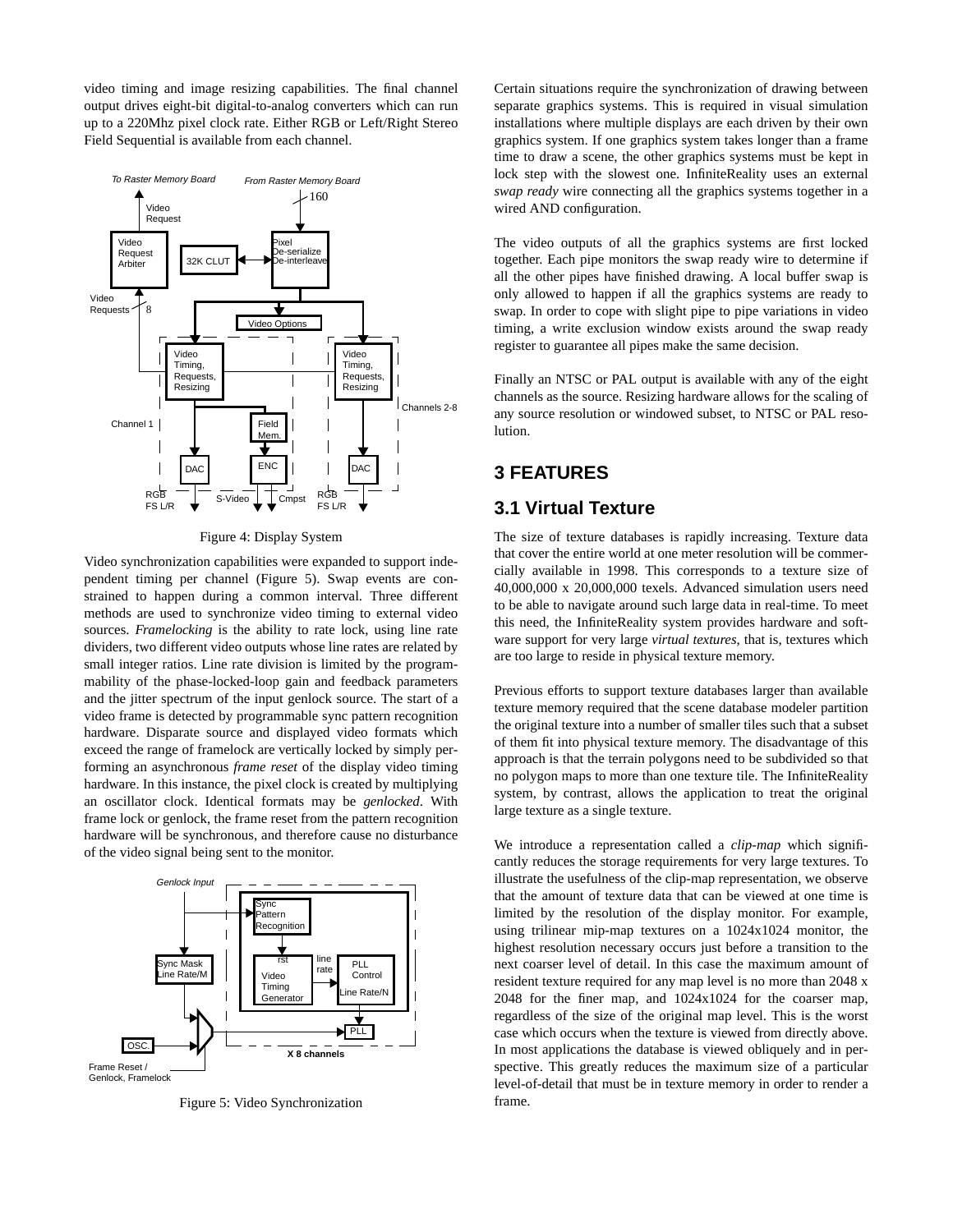Recall that a mip-map represents a source image with a pyramidal set of two-dimensional images, each of which covers the full area of the source image at successively coarser resolution [Will83]. A clip-map can be thought of as a subset of the mip-map of the entire texture. It has two parts: a clip-map pyramid which is exactly the same as the coarser levels of the original mip-map, and a clip-map stack which holds a subset of the data in the original mip-map for the finest levels of detail. The clip-map stack levels all have the same size in texture memory, but each successively coarser level covers four times the source image area of the immediately finer level. Figure 6 illustrates the relationships between levels in a clipmap when viewed from above a textured database. The clip-map stack levels are centered on a common point. Each stack level represents larger and larger areas as the resolution of the data they contain becomes coarser and coarser. Figure 7 illustrates a clipmap for a 32K x 32K source image using a 2K x 2K clip-map tile size. Note that the clip-map representation requires about 1/64 the storage of the equivalent 32K x 32K mip-map.



Figure 6: Clip-Map Levels

Because the clip-map stack does not contain the entire texture the position of the clip-map stack needs to be updated to track the viewer's position, or more optimally the center of the viewer's gaze. As the viewer's position or gaze moves, the contents of the clip-map stack should be updated to reflect this movement. New texture data is loaded into the texture memory to replace the texture data that is no longer required. The rate of update of texture data is highest for the finest clip-map stack level and becomes less for coarser stack levels of the clip-map. In the InfiniteReality system, it is not necessary to replace all data in a clip-map level when only a few texels actually need to be updated. The hardware loads new texture data over the old and automatically performs the correct addressing calculations using offset registers. Additionally, the Fragment Generators contain registers that define the clip-map center as it moves through the texture.

If the stack tile size is chosen correctly and the clip-map stack is updated properly as the viewpoint moves through the scene, the InfiniteReality system will produce images identical to those that would have been produced if the entire source mip-map had been resident in texture memory.

It cannot always be guaranteed that the texture data requested dur-

ing triangle rendering will be available at the requested level of detail. This may occur if the size of the clip-map tile has been chosen to be too small, or the update of the stack center failed to keep pace with the motion of the viewer. The InfiniteReality texture subsystem detects when texture is requested at a higher resolution than is available in texture memory. It substitutes the best available data which is data at the correct spatial position, but at a coarser levelof-detail than requested. As a result, the rendered scene will have regions where the texture will be coarser than if the entire mip-map were resident in texture memory. However, it will otherwise be rendered correctly. This substitution mechanism limits the required clip-map tile size and reduces the required texture update rate.



Figure 7: 32Kx32K texture represented as a 2Kx2K clip-map.

The Fragment Generator is limited to addressing a 32K x 32K clipmap. The addressability of clip-maps can be extended to arbitrary texture sizes through software. The software layer needs only to keep track of and implement a transformation from an arbitrarily large texture space into the texture space addressable by the hardware.

#### **3.2 Texture Loading and Paging**

We minimize the performance impact of large amounts of texture paging in the design of InfiniteReality system. The graphics subsystem interprets texture images directly as specified by the OpenGL programmer so no host processor translation is required. The front end of the Geometry Subsystem includes pixel unpacking and format conversion hardware; DMA hardware directly implements stride and padding address arithmetic as required by OpenGL. The Fragment Generators accept raster-order texture images at Vertex Bus-limited rates. To eliminate the need for the host computer to make and retain copies of loaded textures for context switching, the hardware supports texture image reads back to the host.

The Geometry-Raster FIFO maintains a separate path through which data bound for texture memory is routed. When the Fragment Generators are busy with fill-limited primitives, pending texture data is transferred over the Vertex Bus and routed to write queues in the TM ASICs. When a moderate amount of texture data is queued for a particular texture DRAM, the TM suspends draw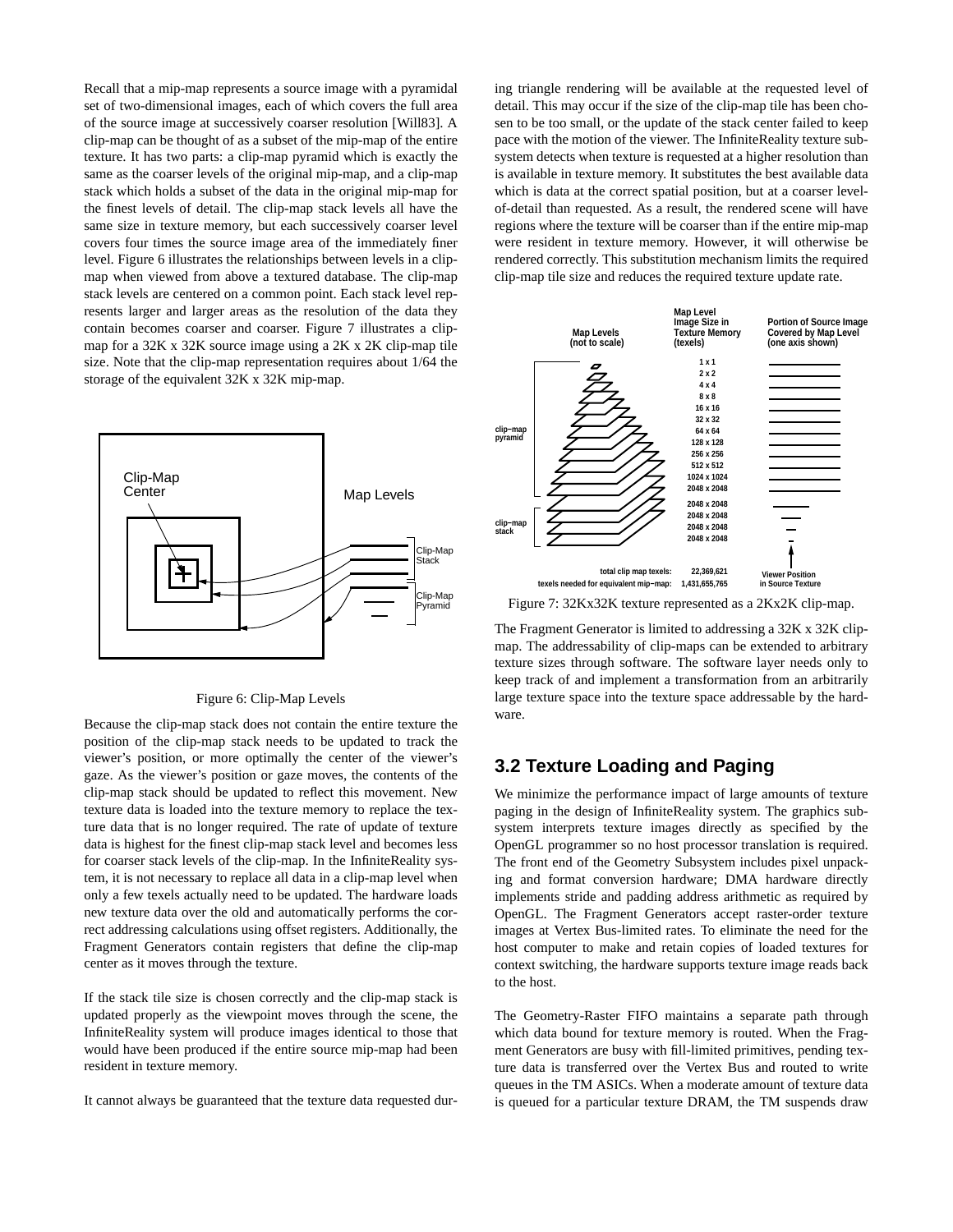access and writes the queue contents to that DRAM. Because total bandwidth to and from texture memory is an order of magnitude greater than that of the Vertex Bus, this action only slightly impacts fill rate. For fill-limited scenes, however, this approach utilizes Vertex Bus cycles which would otherwise go unused. Synchronization barrier primitives ensure that no texture is referenced until it has been fully loaded, and conversely, that no texture loading occurs until the data to be overwritten is no longer needed.

# **3.3 Scene Load Management**

#### **3.3.1 Pipeline Performance Statistics**

Regardless of the performance levels of a graphics system, there may be times when there are insufficient hardware resources to maintain a real-time frame update rate. These cases occur when the pipeline becomes either geometry or fill rate limited. Rather than extending frame time, it is preferable for the application to detect such a situation and adjust the load on the pipeline appropriately.

The InfiniteReality system provides a mechanism for performing feedback-based load management with application-accessible monitoring instrumentation. Specifically, counters are maintained in the Geometry-Raster FIFO that monitor stall conditions on the Vertex Bus as well as wait conditions upstream in the geometry path. If the counters indicate that there is geometry pending in the Geometry-Raster FIFO, but writes to the Vertex Bus are stalled, then the system is fill rate limited. On the other hand, if the FIFO is empty, then the system is either host or geometry processing limited. By extracting these measurements, the application can take appropriate action whenever a geometry or fill rate bottleneck would have otherwise caused a drop in frame rate.

A common approach to a geometry limited pipeline is for the application to temporarily reduce the complexity of objects being drawn starting with those objects that are most distant from the viewer [Funk93][Rohl94]. This allows the application to reduce the polygon count being sent to the pipeline without severely impacting the visual fidelity of the scene. However, since distant objects do not tend to cover many pixels, this approach is not wellsuited to the case where the pipeline is fill limited. To control fill limited situations, the InfiniteReality uses a novel technique termed *dynamic video resizing.*

#### **3.3.2 Dynamic Video Resizing**

Every frame, fill requirements are evaluated, and a scene is rendered to the framebuffer at a potentially reduced resolution such that drawing completes in less than one frame time. Prior to display on the monitor, the image is scaled up to the nominal resolution of the display format. Based on the current fill rate requirements of the scene, framebuffer resolution is continuously adjusted so that rendering can be completed within one frame time. A more detailed explanation follows.

Pipeline statistics are gathered each frame and used to determine if the current frame is close to being fill limited. These statistics are then used to estimate the amount by which the drawing time should be reduced or increased on the subsequent frame. Drawing time is altered by changing the resolution at which the image is

rendered in the framebuffer. Resolution is reduced if it is estimated that the new image cannot be drawn in less than a frame time. Resolution can be increased if it was reduced in prior scenes, and the current drawing time is less than one frame. The new frame may now be drawn at a different resolution from the previous one. Resolution can be changed in  $X$  or  $Y$  or both. Magnifying the image back up to the nominal display resolution is done digitally, just prior to display. The video resizing hardware is programmed for the matching magnification ratios, and the video request hardware is programmed to request the appropriate region of the framebuffer.

Finally, to ensure the magnification ratio is matched with the resolution of the frame currently being displayed, loading of the magnification and video request parameters is delayed until the next swap buffer event for that video channel. This ensures that even if scene rendering exceeds one frame time, the resizing parameters are not updated until drawing is finished.

Each channel is assigned a unique display ID, and the swap event is detected for each of these ID's. This swap forces the loading of the new resize parameters for the corresponding video channel, and allows channels with different swap rates to resize.

Note that the effectiveness of this technique is independent of scene content and does not require modifications to the scene data base.

# **3.4 Video Configurability**

One of the goals for the InfiniteReality system was to enable our customers to both create their own video timing formats and to assign formats to each video channel.

This required that the underlying video timing hardware had to be more flexible than in the RealityEngine. Capabilities were expanded in the video timing and request hardware's ability to handle color field sequential, interlace, and large numbers of fields. The biggest change needed was an expanded capability to detect unique vertical sync signatures when genlocking to an external video signal. Since our customers could define vertical sync signatures whose structure could not be anticipated, the standard approach of simply hard-wiring the detection of known sync patterns would have been inadequate. Therefore, each video channel contains programmable pattern recognition hardware, which analyzes incoming external sync and generates resets to the video timing hardware as required.

In previous graphics systems, multi-channel support was designed as an afterthought to the basic single channel display system. This produced an implementation that was lacking in flexibility and was not as well integrated as it could have been. In the RealityEngine system, support for multiple channels was achieved by pushing video data to an external display board. The software that created multi-channel combinations was required to emulate the system hardware in order to precisely calculate how to order the video data. Ordering had to be maintained so each channel's local FIFO would not overflow or underflow. This approach was not very robust and made it impossible for our customers to define their own format combinations.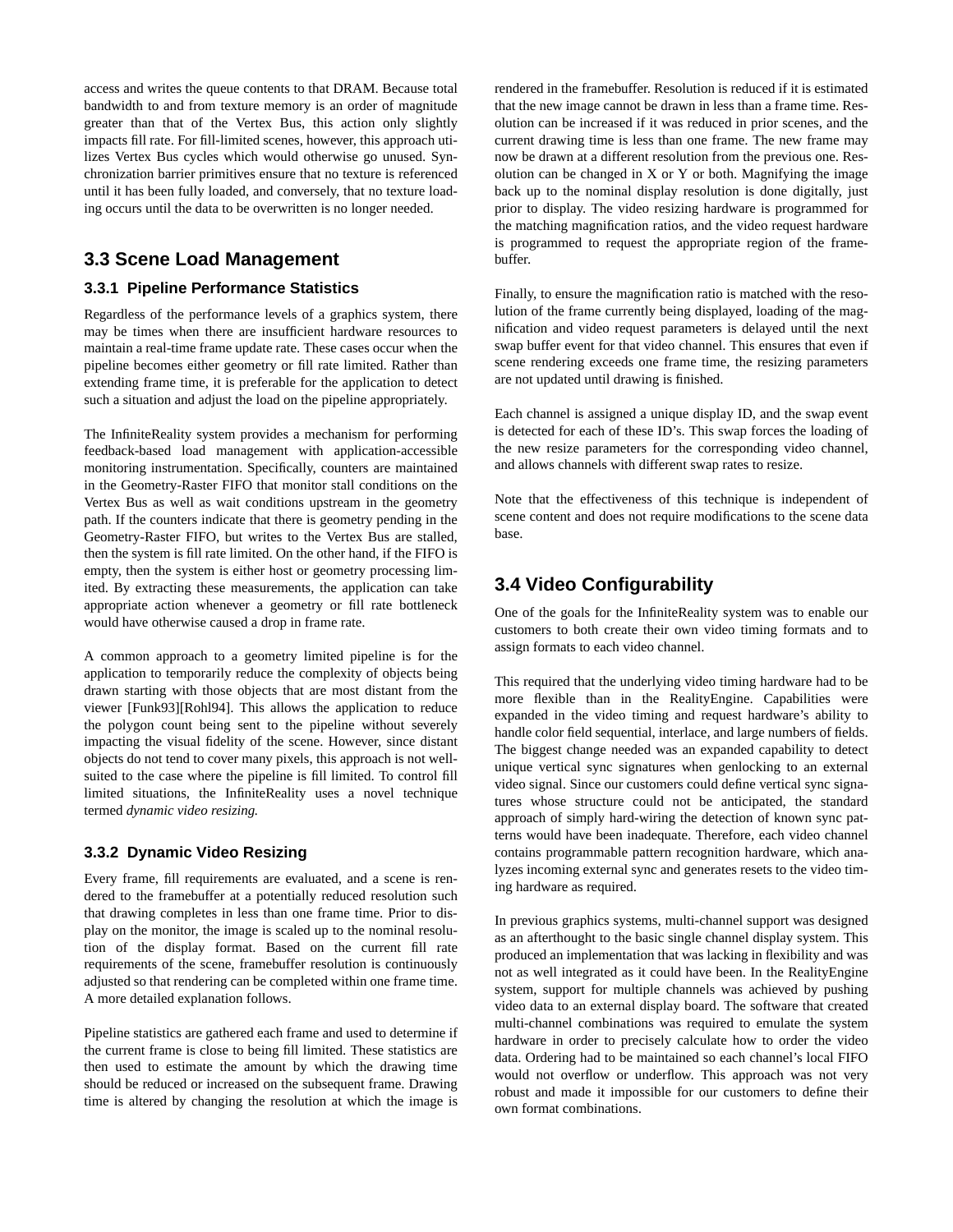In the InfiniteReality system, every video channel was designed to be fully autonomous in that each has its own programmable pixel clock and video timing. Each video channel contains a FIFO, sized to account for latencies in requesting frame buffer memory. Video data is requested based on each channel's FIFO levels. A round robin arbiter is sufficient to guarantee adequate response time for multiple video requests.

Format combinations are limited to video formats with the same swap rate. Thus, the combination of  $1280x1024@60Hz +$  $640x480@180Hz$  field sequential +  $1024x768@120Hz$  stereo + NTSC is allowed but combining 1920x1080@72Hz and 50Hz PAL is not.

In order to achieve our design goal of moving more control of video into the hands of our customers, two software programs were developed. The first program is the Video Format Compiler or **vfc**. This program generates a file containing the microcode used to configure the video timing hardware. The source files for the compiler use a language whose syntax is consistent with standard video terminology. Source files can be generated automatically using templates. Generating simple block sync formats can be accomplished without any specific video knowledge other than knowing the width, height and frame rate of the desired video display format. More complex video formats can be written by modifying an existing source file or by starting from scratch. The Video Format Compiler generates an object file which can be loaded into the display subsystem at any time. Both the video timing hardware and the sync pattern recognition hardware are specified by the **vfc** for each unique video timing format.

The second program is the InfiniteReality combiner or **ircombine**. Its primary uses are to define combinations of existing video formats, verify that they operate within system limitations, and to specify various video parameters. Both a GUI and a command line version of this software are provided. Once a combination of video formats has been defined, it can be saved out to a file which can be loaded at a later time. The following is a partial list of **ircombine** capabilities:

- o Attach a video format to a specific video channel
- o Verify that the format combination can exist within system limits
- o Define the rectangular area in framebuffer memory to be displayed by each channel
- o Define how data is requested for interlace formats
- o Set video parameters (gain, sync on RGB, setup etc.)
- o Define genlock parameters (internal/external, genlock source format, horizontal phase, vertical phase)
- Control the NTSC/PAL encoder (source channel, input window size, filter size)
- o Control pixel depth and size

# **4 PERFORMANCE**

The InfiniteReality system incorporates 12 unique ASIC designs implemented using a combination of 0.5 and 0.35 micron, threelayer metal semiconductor fabrication technology.

Benchmark performance numbers for several key operations are summarized in Tables 1, 2, and 3. In general, geometry processing rates are seven to eight times that of the RealityEngine system and pixel fill rates are increased by over a factor of three. Note that the depth buffered fill rate assumes that every Z value passes the Z comparison and must be replaced which is the worst case. In practice, not every pixel will require replacement so the actual depth buffered fill rates will fall between the stated depth buffered and non depth buffered rate.

Although the benchmark numbers are impressive, our design goals focused on achieving real-time application performance rather than the highest possible benchmark numbers. Predicting application performance is a complex subject for which there are no standard accepted metrics. Some of the reasons that applications do not achieve peak benchmark rates include the frequent execution of mode changes (e.g. assigning a different texture, changing a surface material, etc.), the use of short triangle meshes, and host processing limitations. We include execution times for commonly performed mode changes (Table 4) as well as performance data for shorter triangle meshes (Table 5). Practical experience with a variety of applications has shown that the InfiniteReality system is successful in achieving our real-time performance goals.

We were pleasantly surprised by the utility of video resizing as a fill rate conservation tool. Preliminary simulations indicated that we could expect to dynamically reduce framebuffer resolution up to ten percent in each dimension without substantially degrading image quality. In practice, we find that we can frequently reduce framebuffer resolution up to 25% in each dimension which results in close to a 50% reduction in fill rate requirements.

| unlit, untextured tstrips | $11.3 \text{ Mtris/sec}$ |
|---------------------------|--------------------------|
| unlit, textured tstrips   | 9.5 Mtris/sec            |
| lit, textured tstrips     | 7.1 Mtris/sec            |

Table 1: Non Fill-Limited Geometry Rates

| non-depth buffered, textured, antialiased   830 Mpix/sec |              |
|----------------------------------------------------------|--------------|
| depth buffered, textured, antialiased                    | 710 Mpix/sec |

Table 2: Non Geometry-Limited Fill Rates (4 Raster Memory boards)

| RGBA8 | $83.1 \overline{\text{Mpix/sec}}$ (332 Mb/sec) |
|-------|------------------------------------------------|
|       |                                                |

Table 3: Peak Pixel Download Rate

| glMaterial               | 240,941/sec            |
|--------------------------|------------------------|
| glColorMaterial          | 337,814/sec            |
| glBindTexture            | 244,537/sec            |
| glMultMatrixf            | $1,110,779/\text{sec}$ |
| glPushMatrix/glPopMatrix | $1,489,454/\text{sec}$ |

Table 4: Mode Change Rates

Length 2 triangle strips 14.7 Mtris/sec

Table 5: Geometry Rates for Short Triangle Strips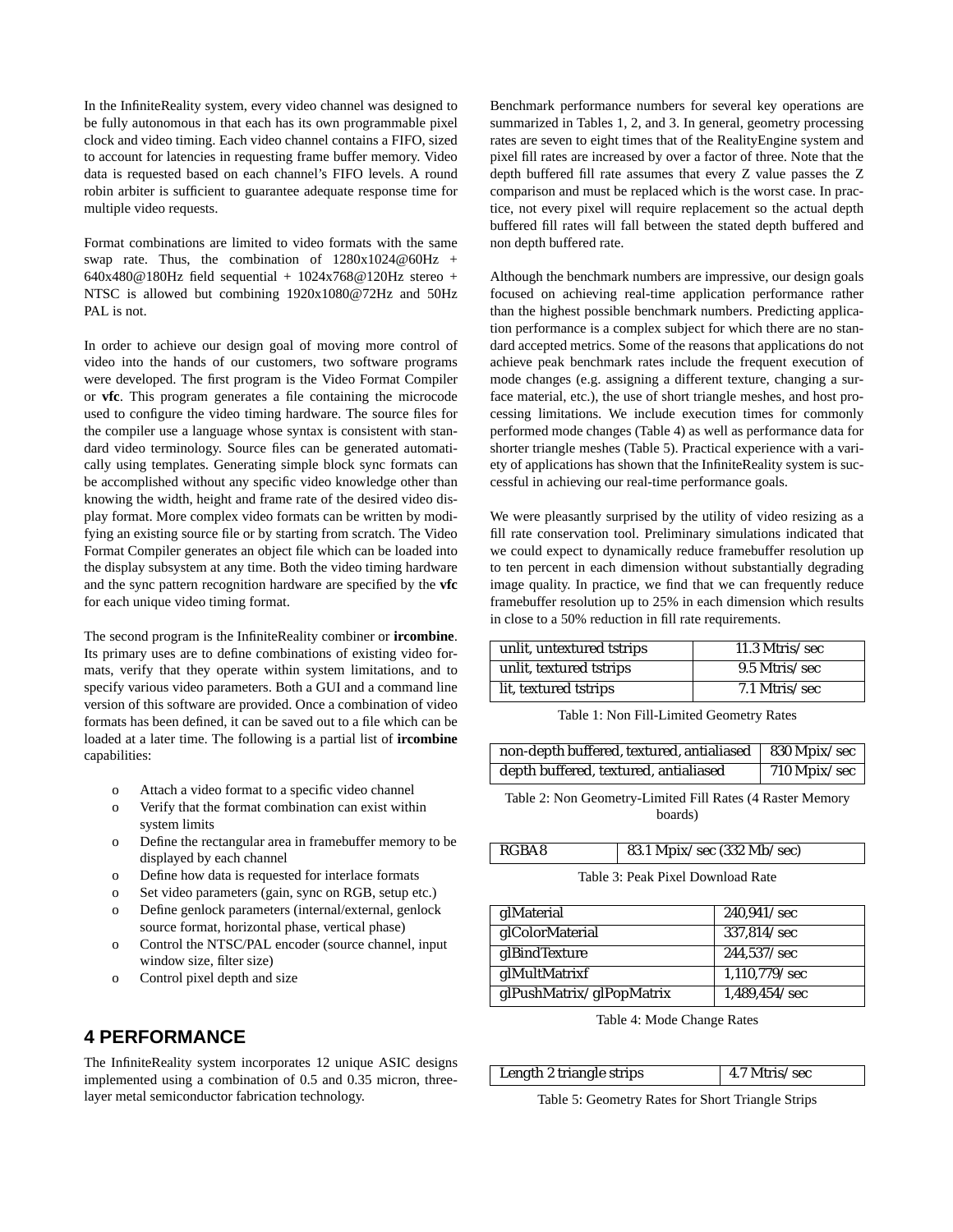| Length 4 triangle strips  | 7.7 Mtris/sec  |
|---------------------------|----------------|
| Length 6 triangle strips  | 8.6 Mtris/sec  |
| Length 8 triangle strips  | 9.0 Mtris/sec  |
| Length 10 triangle strips | 11.3 Mtris/sec |

Table 5: Geometry Rates for Short Triangle Strips

The above numbers are for unlit, untextured triangle strips. Other types of triangle strips scale similarly.

The performance of the InfiniteReality system makes practical the use of multipass rendering techniques to enhance image realism. Multipass rendering can be used to implement effects such as reflections, Phong shading, shadows, and spotlights [Sega92]. Figure 8 shows a frame from a multipass rendering demonstration running at 60Hz on the InfiniteReality system. This application uses up to five passes per frame and renders approximately 40,000 triangles each frame.

# **5 CONCLUSION**

The InfiniteReality system achieves real-time rendering through a combination of raw graphics performance and capabilities designed to enable applications to achieve guaranteed frame rates. The flexible video architecture of the InfiniteReality system is a general solution to the image generation needs of multichannel visual simulation applications. A true OpenGL implementation, the InfiniteReality brings unprecedented performance to traditional graphics-intensive applications. This underlying performance, together with new rendering functionality like virtual texturing, paves the way for entirely new classes of applications.

# **Acknowledgments**

Many of the key insights in the area of visual simulation came from Michael Jones and our colleagues on the Performer team. Gregory Eitzmann helped architect the video subsystem and associated software tools. The multipass rendering demo in Figure 8 was produced by Luis Barcena Martin, Ignacio Sanz-Pastor Revorio, and Javier Castellar. Finally, the authors would like to thank the talented and dedicated InfiniteReality and Onyx2 teams for their tremendous efforts. Every individual made significant contributions to take the system from concept to product.

# **REFERENCES**

- [Akel93] K. Akeley, "RealityEngine Graphics", *SIGGRAPH 93 Proceedings*, pp. 109-116.
- [Evan92] Evans and Sutherland Computer Corporation, "*Freedom Series Technical Report*", Salt Lake City, Utah, Oct. 92.
- [Funk93] T. Funkhouser, C. Sequin, "Adaptive Display Algorithm for Interactive Frame Rates During Visualization of Complex Virtual Environments", *SIGGRAPH 93 Proceedings*, pp. 247-254.
- [Fuch85] H. Fuchs, J. Goldfeather, J. Hultquist, S. Spach, J. Austin, F. Brooks, J. Eyles, and J. Poulton, "Fast

Spheres, Shadows, Textures, Transparencies, and Image Enhancements in Pixel-Planes", *SIGGRAPH 85 Proceedings*, pp. 111-120.

- [Hwan84] K. Hwang, F. Briggs, "*Computer Archetecture and Parallel Processing*", McGraw-Hill, New York, pp. 350-354, 1984.
- [Moln92] S. Molnar, J. Eyles, J. Poulton, "Pixelflow: High-Speed Rendering Using Image Composition", *SIGGRAPH 92 Proceedings*, pp. 231-240.
- [Moln94] S. Molnar, M. Cox, D. Ellsworth, H. Fuchs, "A Sorting Classification of Parallel Rendering", *IEEE Computer Graphics and Applications, July 94, pp. 23-32.*
- [Paus96] R. Paush, J. Snoddy, R. Taylor, E. Haseltine, "Disney's Aladdin: First Steps Toward Storytelling in Virtual Reality", *SIGGRAPH 96 Proceedings*, pp. 193-203.
- [Scha83] B. Schachter, "Computer Image Generation", John Wiley & Sons, New York, 1983.
- [Sega92] M. Segal, C. Korobkin, R. van Widenfelt, J. Foran, P. Haeberli, "Fast Shadows and Lighting Effects Using Texture Mapping", *SIGGRAPH 92 Proceedings*, pp. 249-252.
- [Rohl94] J. Rohlf, J. Helman, "IRIS Performer: A High Performance Multiprocessing Toolkit for Real-Time 3DGraphics, *SIGGRAPH 94 Proceedings*, pp. 381- 394.
- [Will83] L. Williams, "Pyramidal Parametrics", *SIGGRAPH 83 Proceedings*, pp. 1-11.